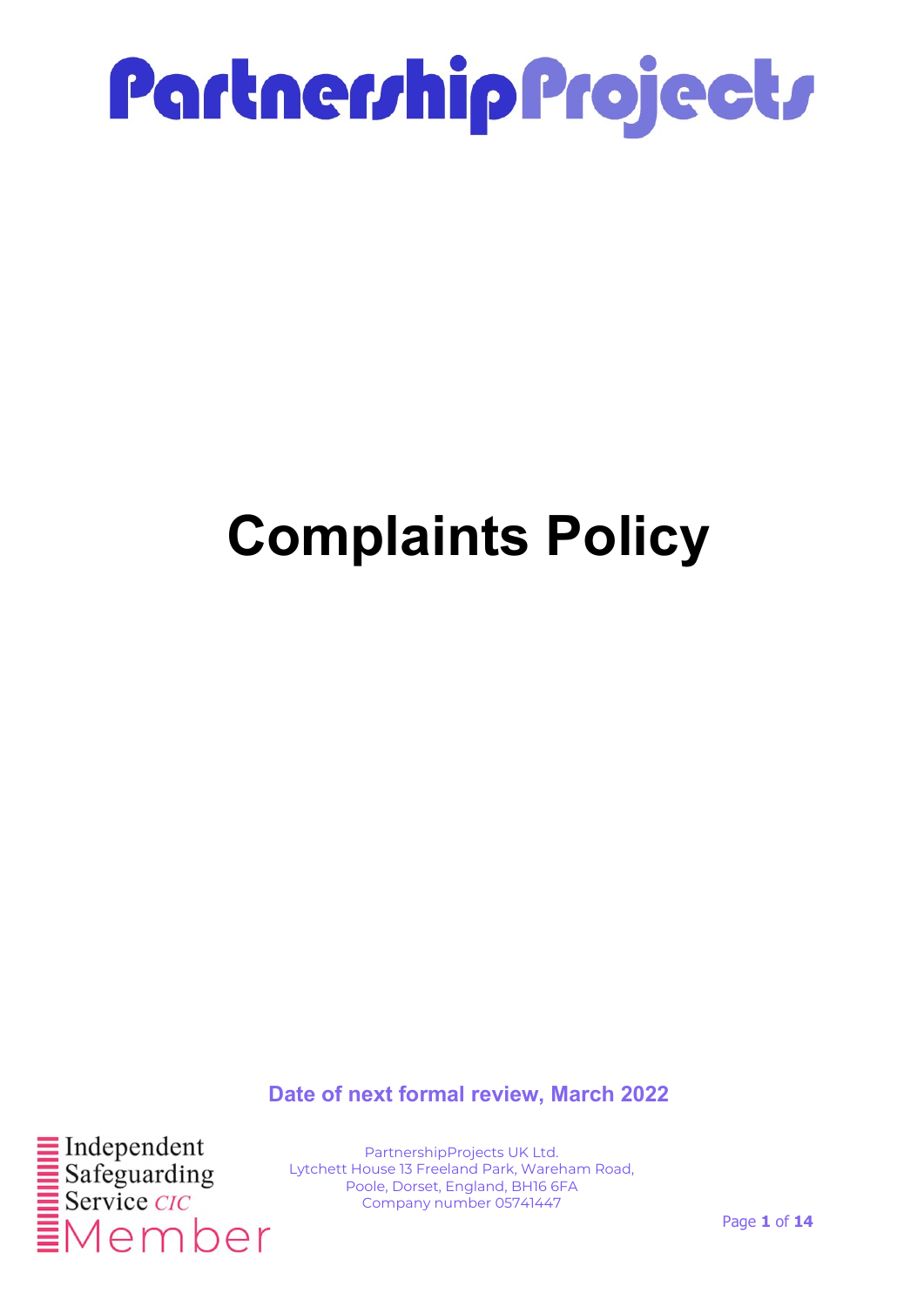#### Contents

| 1.  |  |
|-----|--|
| 2.  |  |
| 3.  |  |
| 4.  |  |
| 5.  |  |
| 6.  |  |
| 7.  |  |
| 8.  |  |
| 9.  |  |
| 10. |  |
| 11. |  |
| 12. |  |
| 13. |  |
| 14. |  |
| 15. |  |
|     |  |
|     |  |
| 1.  |  |
| 2.  |  |
| 3.  |  |
| 4.  |  |
| 5.  |  |
| 6.  |  |
|     |  |

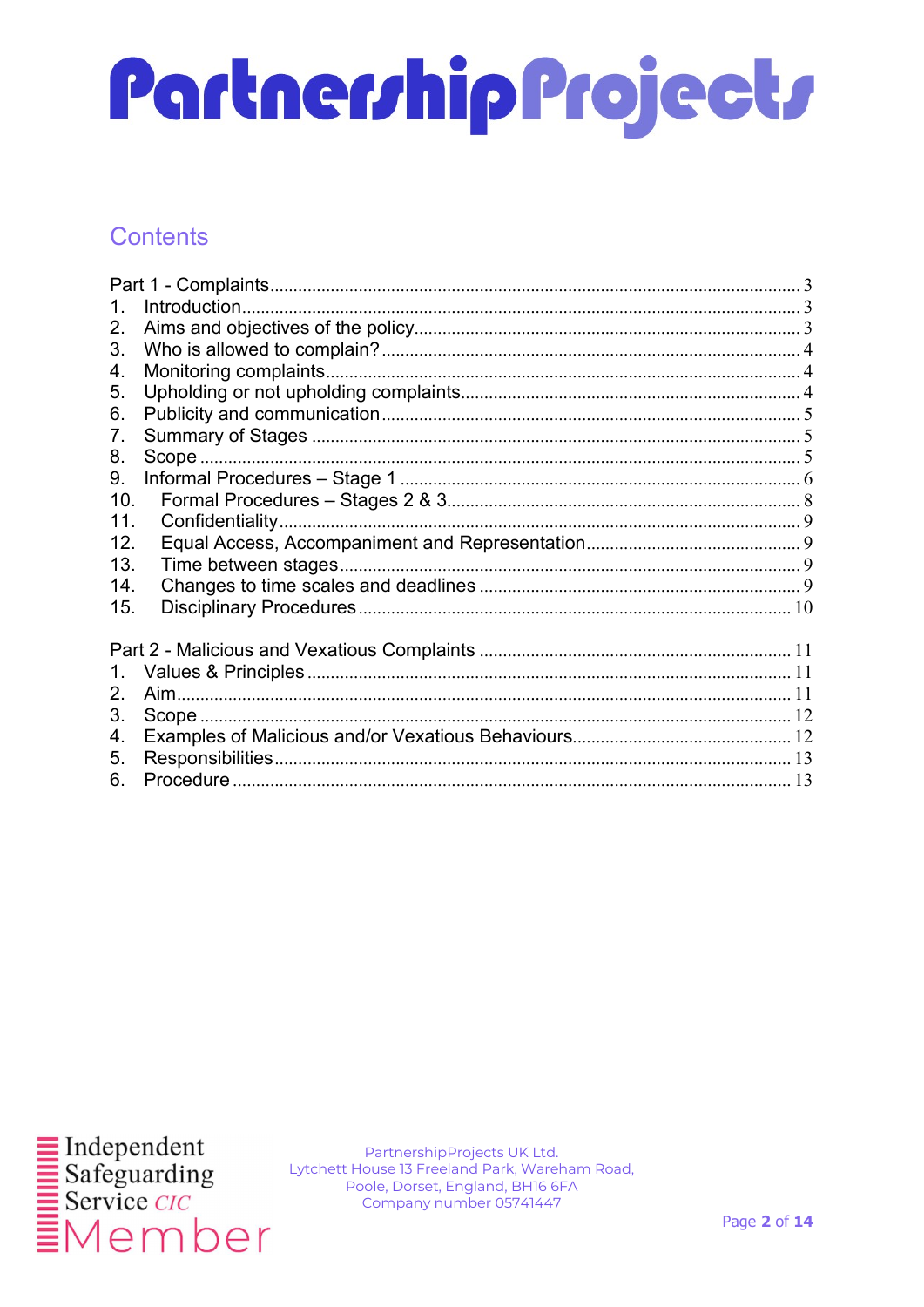#### Part 1 - Complaints

#### 1. Introduction

At PartnershipProjects, we recognise that everyone occasionally makes mistakes. What is important, however, is that when mistakes are made there is a clear and fair approach to putting things right again.

The aim of this Complaints Policy is to ensure that every service user, staff member and stakeholder has access to a procedure that supports and enables them to raise concerns or complain about any aspect of our services.

Staff members who have concerns or complaints relating to their contract of employment or employee relationships, are expected to raise these through our grievance policy and procedure. Any other concern or complaint should be raised in accordance with this complaints policy.

#### The PartnershipProjects Complaints Policy endeavours to:

- be easily accessible and publicised.
- be simple to understand and use.
- be impartial.
- be non-adversarial.
- allow swift handling with established timescales for action and keep people informed of the progress.
- ensure a full and fair investigation by an independent person where necessary.
- respect people's desire for confidentiality.
- address all the points at issue and provide an effective response and appropriate redress, where necessary.
- provide information to PartnershipProjects so that services can be improved.

#### 2. Aims and objectives of the policy

This complaints policy aims to:

- Encourage the resolution of concerns by informal means wherever possible.
- Ensure that concerns and complaints are dealt with quickly, fully and fairly and within clearly defined time scales.
- Provide effective responses and appropriate redress.
- Maintain good working relationships between all people involved with the service.

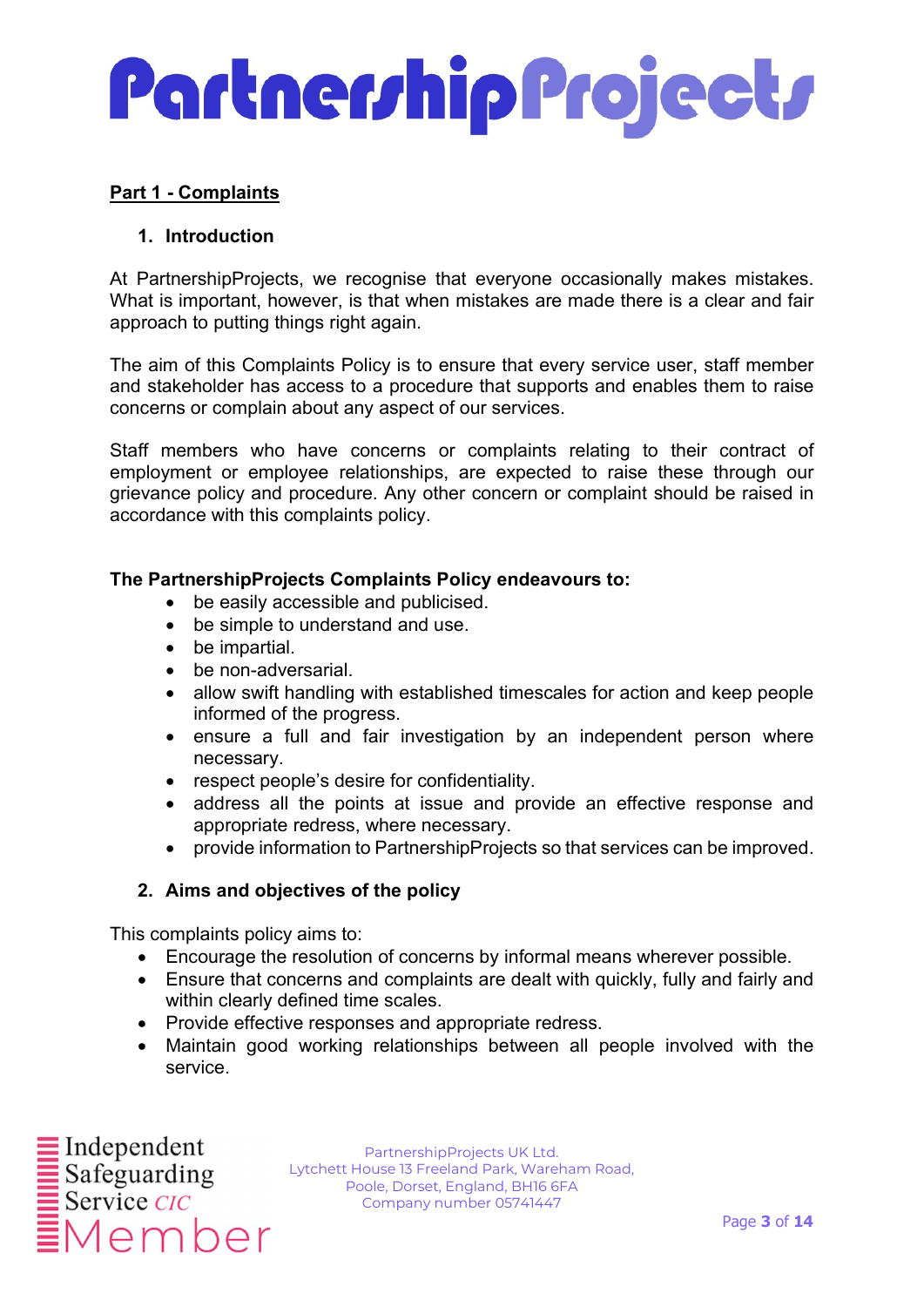This Policy & Procedure will be reviewed annually to ensure it remains fit for purpose and compliant with current legislation and best practice.

#### 3. Who is allowed to complain?

This policy may be used by anyone (except staff whose concern or complaint is about their contract of employment or employee relationships) that has a concern or complaint about any aspect of our service. This includes but is not limited to: anyone in receipt of a service from PartnershipProjects, stakeholders, the commissioning County Council/Local Authority, partner agencies or any other members of the local community.

#### 4. Monitoring complaints

At all stages of the formal complaints procedure, the following information will be recorded:

- The name of the complainant.
- The date and time at which complaint was made.
- The details of the complaint
- The desired outcome of the complainant.
- How the complaint is investigated (including written records of interviews held);
- Results and conclusions of investigations.
- Any action taken.
- The complainant's response (satisfaction or further pursuit of complaint).

The Director for Safeguarding will be the responsible person for maintaining a record of complaints and ensuring that all staff and service users are aware of and comply with this policy, provide leadership and vison in respect of equality and provide guidance and support to all staff. The only instance where the Director for Safeguarding will NOT be responsible for logging complaints is if the complaint is made against the Director for Safeguarding.

In this instance, the complaint will be dealt with by another director.

#### 5. Upholding or not upholding complaints

At each stage of the complaints procedure, the conclusion will be either:

- That the complaint is upheld (in part or in full) and, where appropriate, some form of action is taken. Or
- That the complaint is not upheld and reasons for this are clearly given.

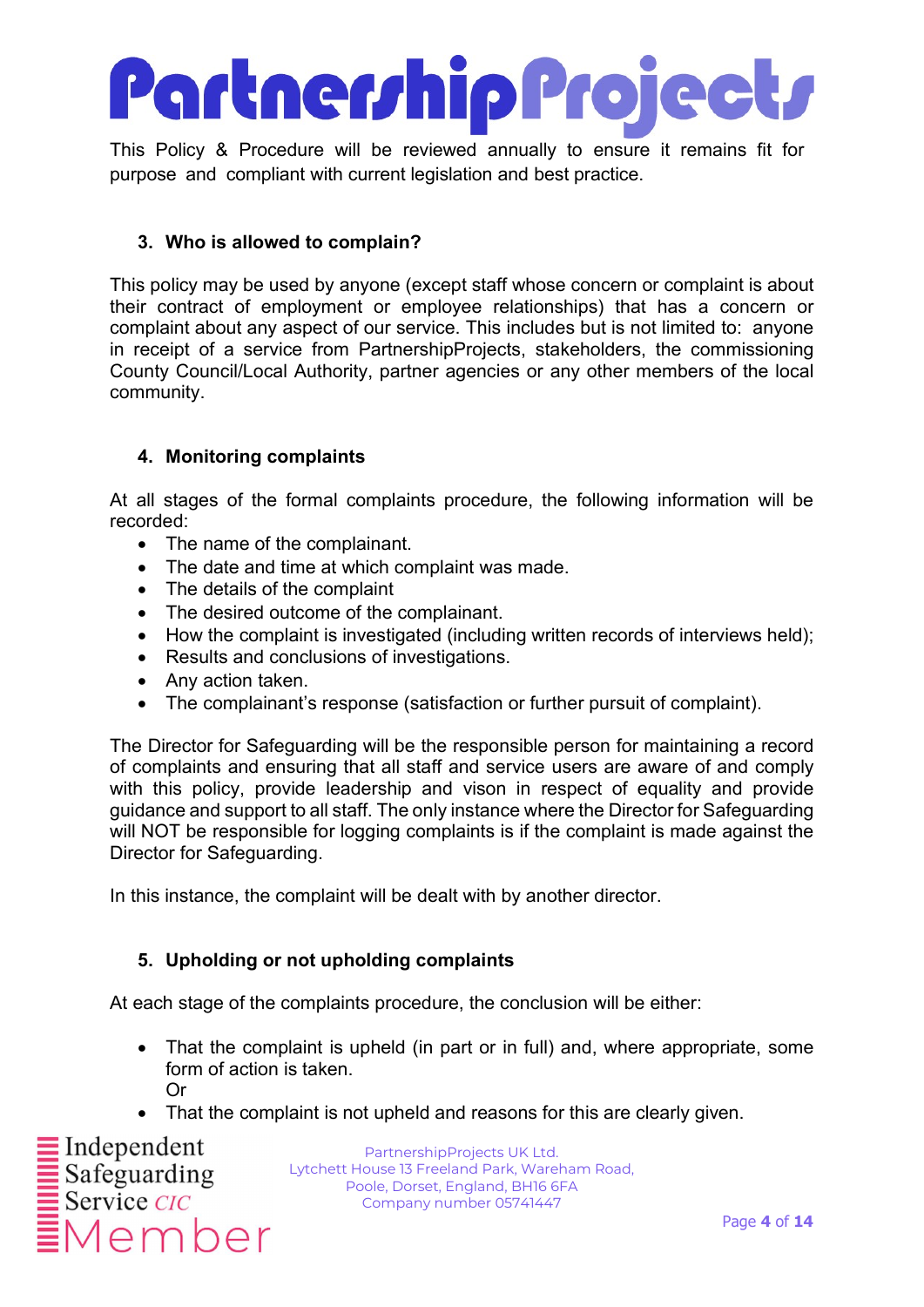#### 6. Publicity and communication

This policy will be publicised by the PartnershipProjects' information in many ways:

- information will be given to new service users prior to receiving a service
- information will be given to commissioning bodies
- bulletins and/or newsletters will remind service users about the policy
- information will be published on PartnershipProjects' website.

All staff will be made aware of this complaints policy and the various stages of the procedures involved. At all stages of the complaints procedure, everybody involved will be clear about what is happening and what their responsibilities are.

Written records will be kept as evidence of these procedures being followed. In addition, the complainant will be told how to proceed to the next stage of the procedure when their complaint is not upheld.

#### 7. Summary of Stages

This policy sets out the procedures which PartnershipProjects will follow whenever it receives a complaint. A summary of the various stages is given below:

- Stage 1 Informal discussion and resolution Informal Stage
- Stage 2 Formal Complaint made followed by investigation
- Stage 2 Appeal submission against Stage 1 decision heard by an appeal panel

#### 8. Scope

Any matter where a service user, staff member or stakeholder is unhappy and is seeking action by PartnershipProjects is a complaint and is in the scope of this policy with the exceptions listed below, for which there are separate procedures.

| <b>Exceptions</b>                                                                     | Who to contact                                                                    |
|---------------------------------------------------------------------------------------|-----------------------------------------------------------------------------------|
| Matters likely to require a statutory<br>child or adult safeguarding<br>investigation | In relation to safeguarding matters, the Safeguarding Policy will<br>be followed. |

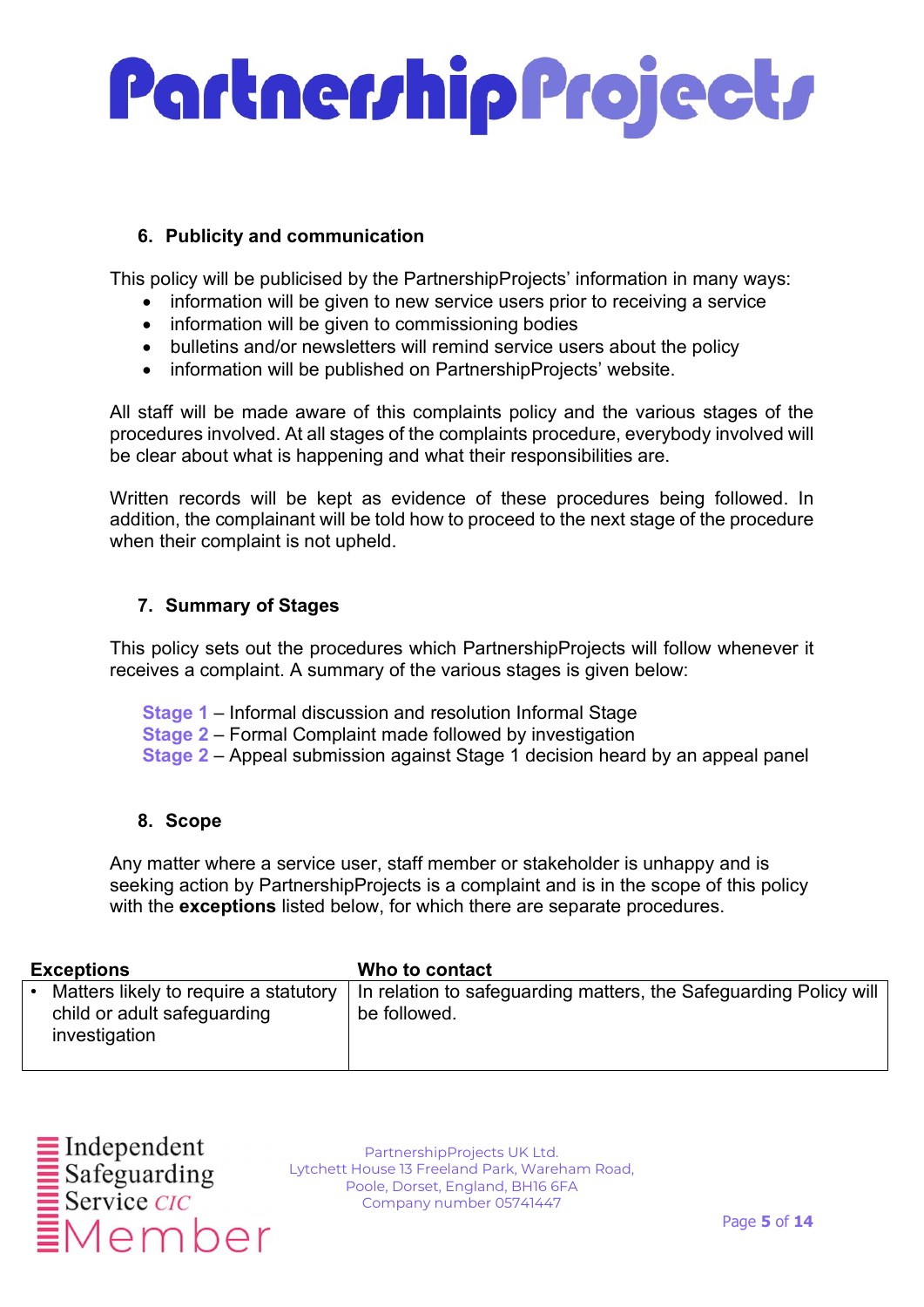| <b>Exceptions</b> |                                                                                     | Who to contact                                                                                                                                                                                                                                                                   |
|-------------------|-------------------------------------------------------------------------------------|----------------------------------------------------------------------------------------------------------------------------------------------------------------------------------------------------------------------------------------------------------------------------------|
|                   | Allegations against staff that relate<br>to safeguarding matters                    | When an allegation has been about a staff member (including<br>volunteers and associates) that outlines concerns of a<br>safeguarding nature, the Managing Allegations against Staff<br>Policy will be used (in conjunction with the Safeguarding<br>Policy, where appropriate). |
|                   | Whistleblowing                                                                      | The Whistleblowing Policy will be followed                                                                                                                                                                                                                                       |
|                   | Staff grievances and disciplinary<br>procedures                                     | These matters will be considered under our grievance<br>procedures. Complainants will not be informed of the outcome<br>of any investigation.                                                                                                                                    |
|                   | Complaints about services<br>provided by other providers or<br>commissioning bodies | Other service providers should have their own complaints<br>procedure to deal with complaints about their service. They<br>should be contacted directly. This includes other bodies who<br>may commission PartnershipProjects to provide services.                               |

#### 9. Informal Procedures – Stage 1

#### Stage 1

At the outset of any concern being raised, the difference between a concern and a complaint will be identified. We believe that taking informal concerns seriously at the earliest stage will reduce the numbers that develop into complaints.

We understand that concerns are often caused by simple mistakes or misunderstandings, or thoughts and feelings that have not been aired or acknowledged and we anticipate that these and other issues can be quickly and informally resolved through improved communication and immediate response. At other times, or if a concern is not resolved to the complainant's satisfaction, it may be necessary to use the formal complaints procedure. It is important that this choice is always available.

We ask that staff, where possible, are able to resolve issues on the spot including apologising where appropriate. In addition, it may be appropriate to offer one or more of the following:

- an explanation;
- an admission that the situation could have been handled differently or better;
- an assurance that the event of concern will not recur;
- an explanation of the steps that have been taken to ensure that it will not happen again.

#### Who to speak to informally

Individuals can raise concerns with any staff member within PartnershipProjects or their managers depending on their wishes and the type of issues they want to discuss.

Monitoring  $\blacksquare$  Independent  $\begin{array}{r}\n\hline\n\text{Safeguarding} \\
\hline\n\text{Service } CIC\n\end{array}$ Member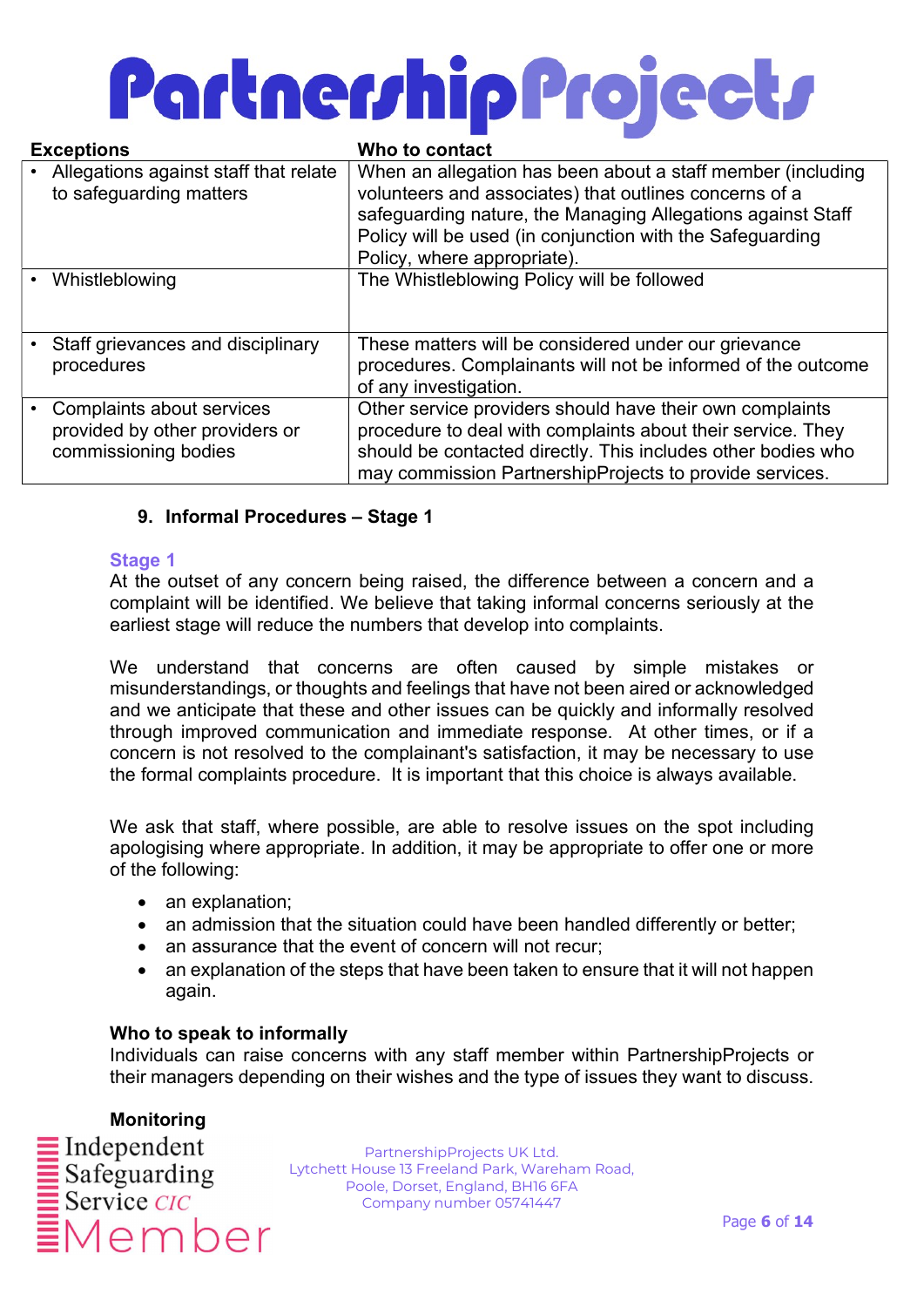A brief note of all such issues will be kept.

#### Time scales

There are no specific time scales for dealing with concerns at this stage. However, as at all stages, issues will be considered and dealt with as quickly and effectively as possible.

#### Response

The individual who raised the concern or complaint will be informed of any action to be taken to resolve the issue and if appropriate, in writing.

If a Stakeholder or service user is dissatisfied at the outcome of discussing a concern, they can make a complaint. In order to be considered as a formal complaint, this request will need to be put in writing unless this is not possible for whatever reason and the complainant will be supported to put their complaint in writing upon request to the Director for Safeguarding (or alternative Director).

At PartnershipProjects, we treat ALL complaints as formal, no matter how small. We will follow the same procedure for all complaints received, and we aim to resolve each one with a satisfactory resolution.

The Director for Safeguarding is the service's nominated member of staff with responsibility for the operation and management of the complaints procedure.

#### The Director for Safeguarding, when investigating complaints, will:

- contact and/or meet with the complainant
- clarify the nature of the complaint and what remains unresolved
- clarify what the complainant feels would put things right
- establish what has happened so far, and who has been involved
- interview those involved in the matter and/or those complained of, allowing them to be accompanied if they wish
- approach the investigation with an open mind
- keep detailed notes of any interview
- establish the facts insofar as they are able to ascertained

Complainants will be encouraged to state what actions they feel might resolve the problem at any stage during the resolution of the complaint.

The investigation process will identify areas of agreement between the parties and clarify any misunderstandings that may have occurred to ensure a positive atmosphere in which to discuss any outstanding issues.

We recognise that it is essential to be open to criticism or complaint from any source and that only by being open to criticism or complaints can we hope to improve our services.

 $\blacksquare$  Independent Member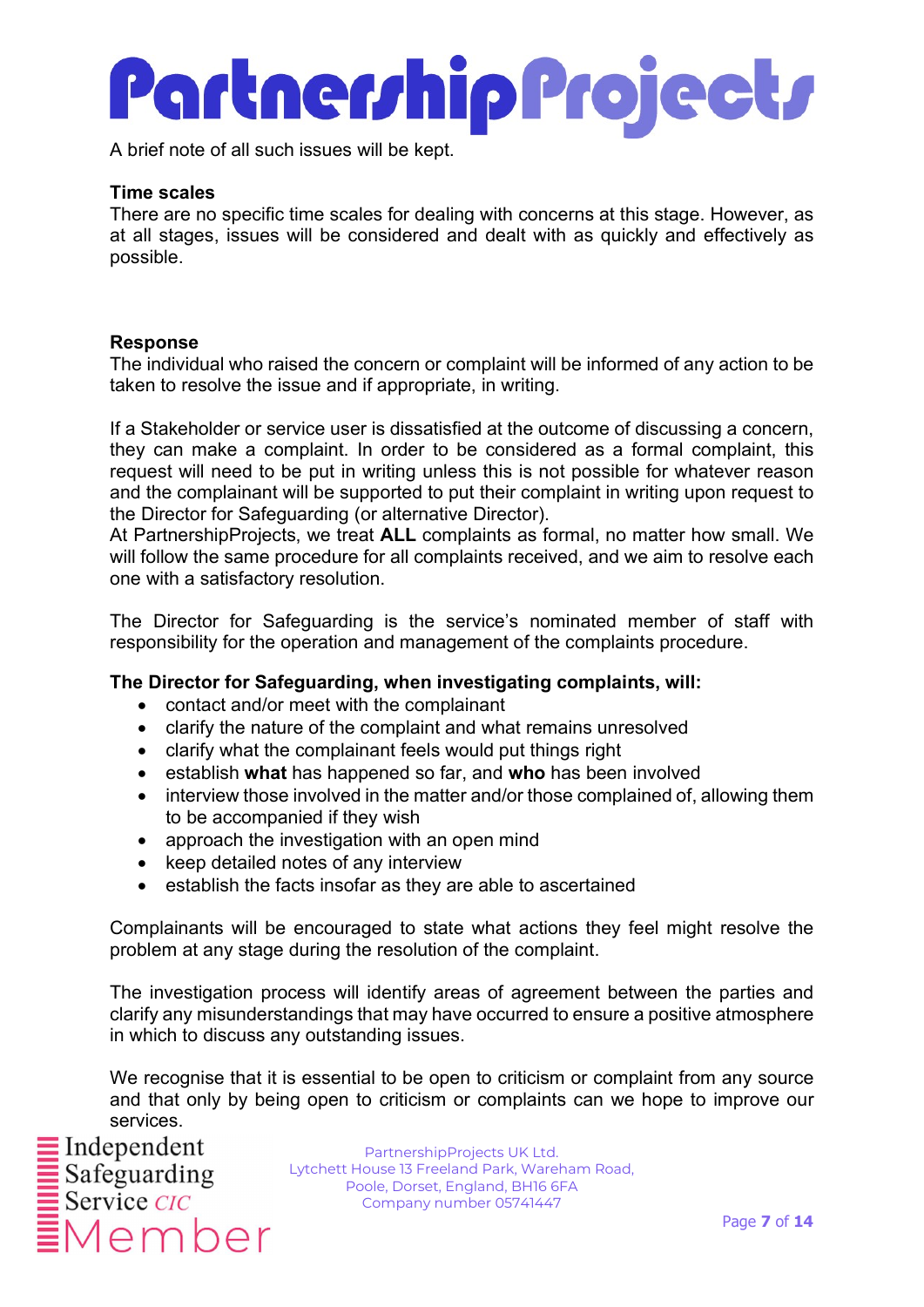#### 10. Formal Procedures – Stages 2 & 3

#### Stage 2

- 1. Information about any complaint made must be passed immediately to the Director for Safeguarding for them to make an initial assessment (save for where the complaint relates to the Director for Safeguarding, whereby it must be passed to the named alternative director)
- 2. When a complaint is made it will be recorded in a 'Complaints Folder', to show the date and time of the complaint being made; the name of the person making it; the nature of their complaint; any response required/given; the name of the person(s) dealing with it. The 'Complaints Folder' will be stored in a secure and confidential manner in line with our Data Protection and Information Sharing Policy. A chronology will then be started to track and monitor any progress of the complaint.
- 3. A decision must also be made at this stage as to how and when to inform any third party who may be the subject of the complaint as well as consideration given to any interim measures that may need to be put in place whilst the matter is investigated.
- 4. Confirmation of receipt including the name of person dealing with the complaint will be provided to the complainant within 3 working days of the complaint being received.
- 5. The matter should then be looked into and responded to, if not in full, within 10 Working days, providing written details of how the matter has been dealt with or the timescale during which it will be investigated and fully addressed.
- 6. A written chronological record will be kept throughout of all communication and actions planned or taken, so that the progress of any investigation can be monitored. The records will indicate whether the complaint was resolved satisfactorily at the preliminary stage or whether the complainant remains dissatisfied with the outcome and wishes to progress to the next stage.
- 7. The process of investigation and response should not exceed 15 working days, except in rare and exceptional circumstances. If this does occur it is vital that the Complainant is informed, in writing, as to when they may expect a full response.

#### Stage 3

- 8. Should the matter then remain unresolved to the Complainant's satisfaction, they have the right to appeal the outcome, within 20 working days of the full response being received.
- **9.** Where the Complainant wishes to appeal against the response provided, an appeal can be submitted in writing to the Director for Safeguarding. The appeal will be considered by a panel of at least 3 people, who have not previously been involved in the complaint.
- 10. The Appeals Panel will be convened by the Director for Safeguarding within 15 working days

Member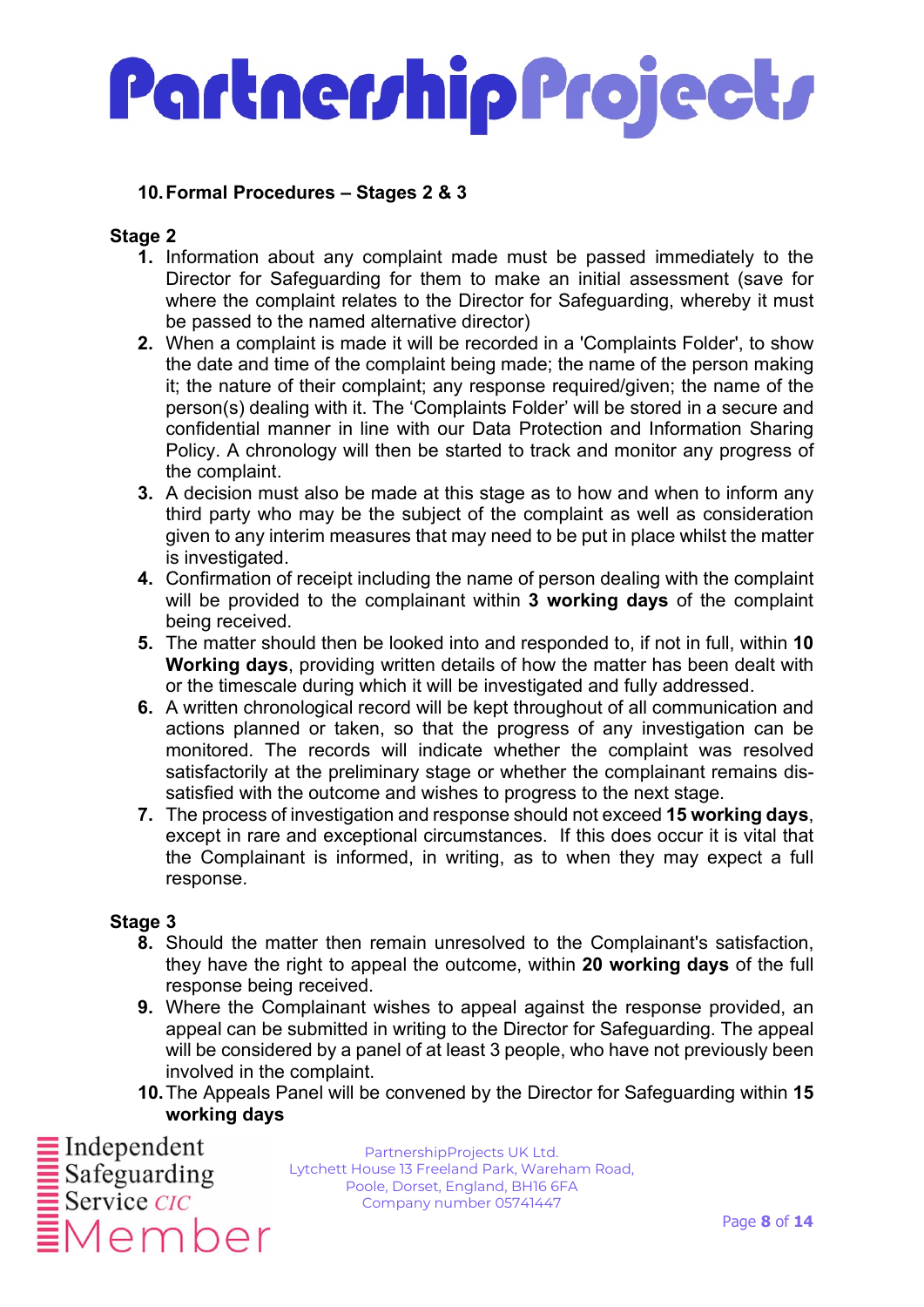

- 11. Panel members will be asked to consider the substance of the original complaint and the response provided to this complaint by the investigator. They will then be free to make their own findings and recommendations.
- 12. The outcome of any Appeal Panel will be formally recorded, and copies of the findings and recommendations distributed within 5 working days to the Complainant, the **Director for Safeguarding** and, where possible, any person(s) about whom the complaint has been made.

#### 11. Confidentiality

All conversations and correspondence will be treated with discretion. Complainants have the right to know what use will be made of personal information and accordingly. personal information will only be shared between staff on a 'need to know' basis.

#### 12. Equal Access, Accompaniment and Representation

Steps will be taken to ensure that any individual has the opportunity to raise their concerns or submit a complaint. This includes the right to submit complaints which have been written by another individual on their behalf. Should any meeting need to be held where any parties would have difficulties in terms of access, the Director for Safeguarding will assist with providing an appropriate venue.

It is an expectation that equal respect will be granted to each person involved within the process and that differences between people will be respected and understood.

#### 13. Time between stages

Although each of the stages within the procedure should occur consecutively, it is not necessary for each stage to immediately follow the last. Complainants may need some time to decide whether they wish to pursue the matter any further.

After each stage, the complainant and the individual who is dealing with their complaint at that time will agree an appropriate time scale within which the next stage should be accessed, if at all. If the complaint is not submitted to the next stage within this agreed time scale it will be considered as closed.

#### 14. Changes to time scales and deadlines

In general, the time scales and deadlines contained within this policy will be adhered to. However, in certain circumstances it may be inappropriate or impossible to

Member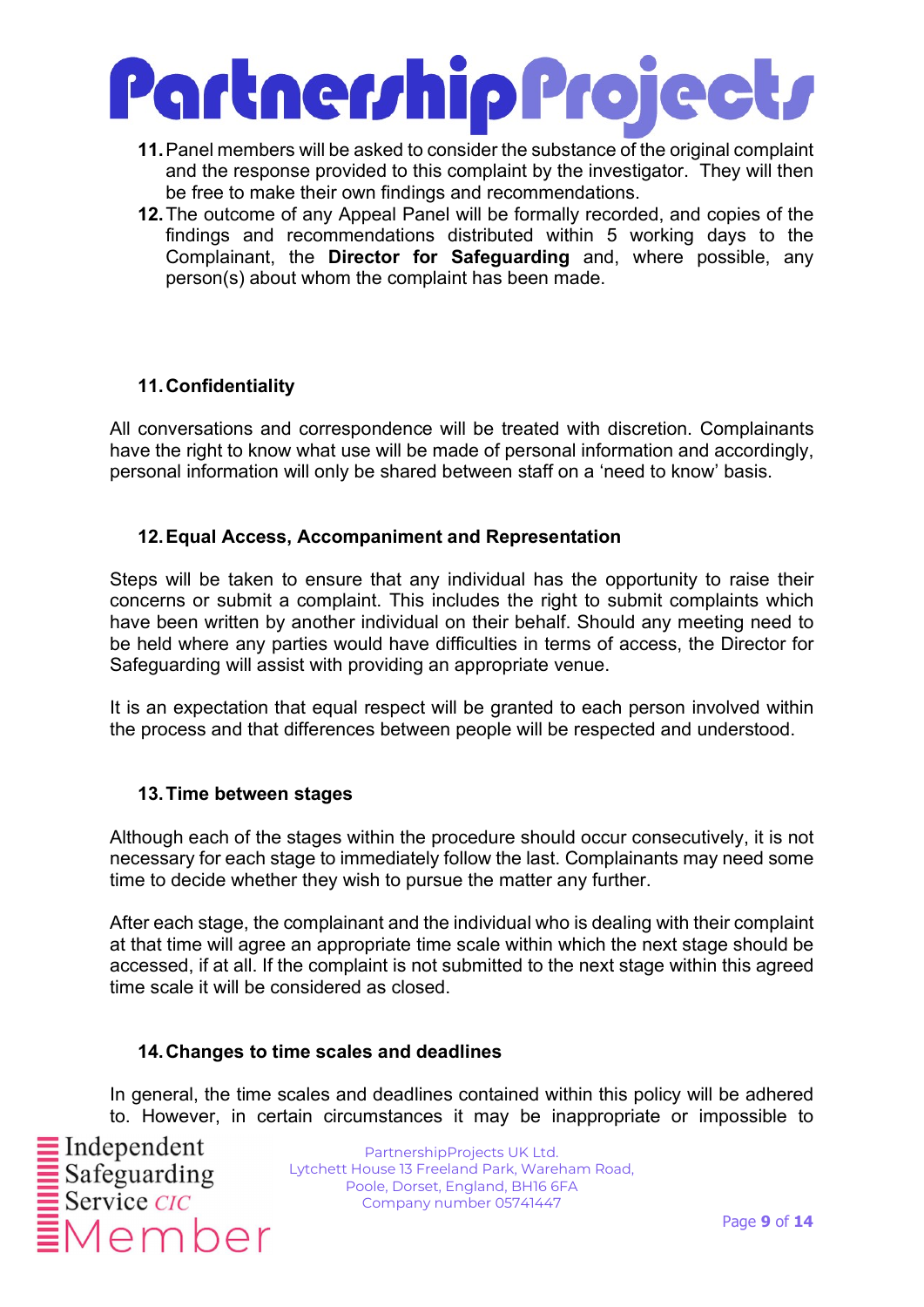### **Partner/hip Project/**

guarantee that this is possible. Where a complaint leads to criminal proceedings this will always be the case.

If and when it becomes necessary to alter the time scales and deadlines set out within this policy, the complainant will be told and given an explanation as to why this has been the case.

#### 15. Disciplinary Procedures

This complaints policy is distinct from formal staff disciplinary proceedings and this should be made clear to all concerned. There may be occasions where a complaint gives rise to disciplinary procedures which put the complaints process on hold. If and when this occurs, the complainant should be informed. Any non-disciplinary aspects of the complaint should continue to be dealt with through the usual complaints procedures. If another policy is more appropriate than this complaints policy for any given situation then it should be used in preference to it.

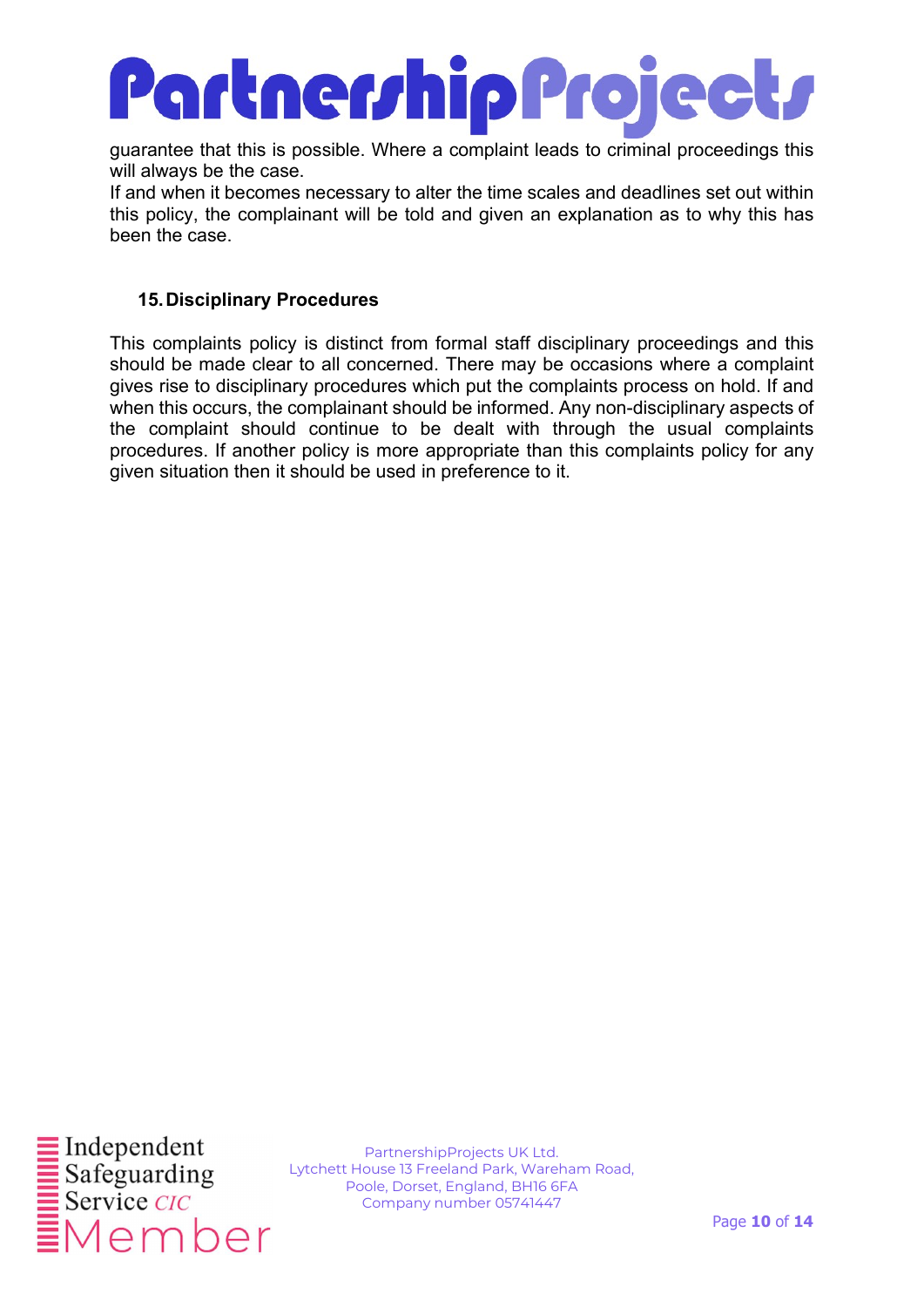#### Part 2 - Malicious and Vexatious Complaints

PartnershipProjects is committed to dealing with all stakeholders fairly, ensuring we provide high quality services, and a clear, and timely response when they contact us.

However, in certain cases people may pursue their complaints in a way that is unreasonable. They may behave unacceptably or be unreasonably persistent in their contacts and submission of information. This can impede investigating their complaint (or complaints by others) or otherwise disproportionately impact on the operational capacity of the service. These actions can occur either while their complaint is being investigated, or when the complaint investigation is finished.

#### 1. Values & Principles

PartnershipProjects is committed to responding with patience and sympathy to the needs of all our service users, staff and stakeholders, including when they have a complaint.

In order to distinguish between complainants who, make a number of complaints with good cause, because they really think things have gone wrong, and those who are unreasonably complaining without sufficient cause; the Director for Safeguarding will:

- consider each complaint on its own terms, and decide whether it is genuine or malicious and/or vexatious
- **EXECTE EXAMPLE EXAMPLE EXAMPLE EXAMPLE EXAMPLE EXAMPLE EXAMPLE EXAMPLE EXAMPLE EXAMPLE EXAMPLE EXAMPLE EXAMPLE EXAMPLE EXAMPLE EXAMPLE EXAMPLE EXAMPLE EXAMPLE EXAMPLE EXAMPLE EXAMPLE EXAMPLE EXAMPLE EXAMPLE EXAMPLE EXAMPL**
- ensure that, if someone has made malicious and/or vexatious complaints in the past, it is not assumed that any subsequent complaint from them also falls into this category

PartnershipProjects cannot commit significant time responding to unreasonable complainant behaviour but will try to avoid inflaming any already difficult situation. The Director for Safeguarding will exercise judgement on the best way of handling each case.

#### 2. Aim

This section of the Complaints Policy outlines how PartnershipProjects aims to ensure a proportionate approach when responding to complaints and complainant behaviour. It supports staff (including volunteers and associates) to understand

Member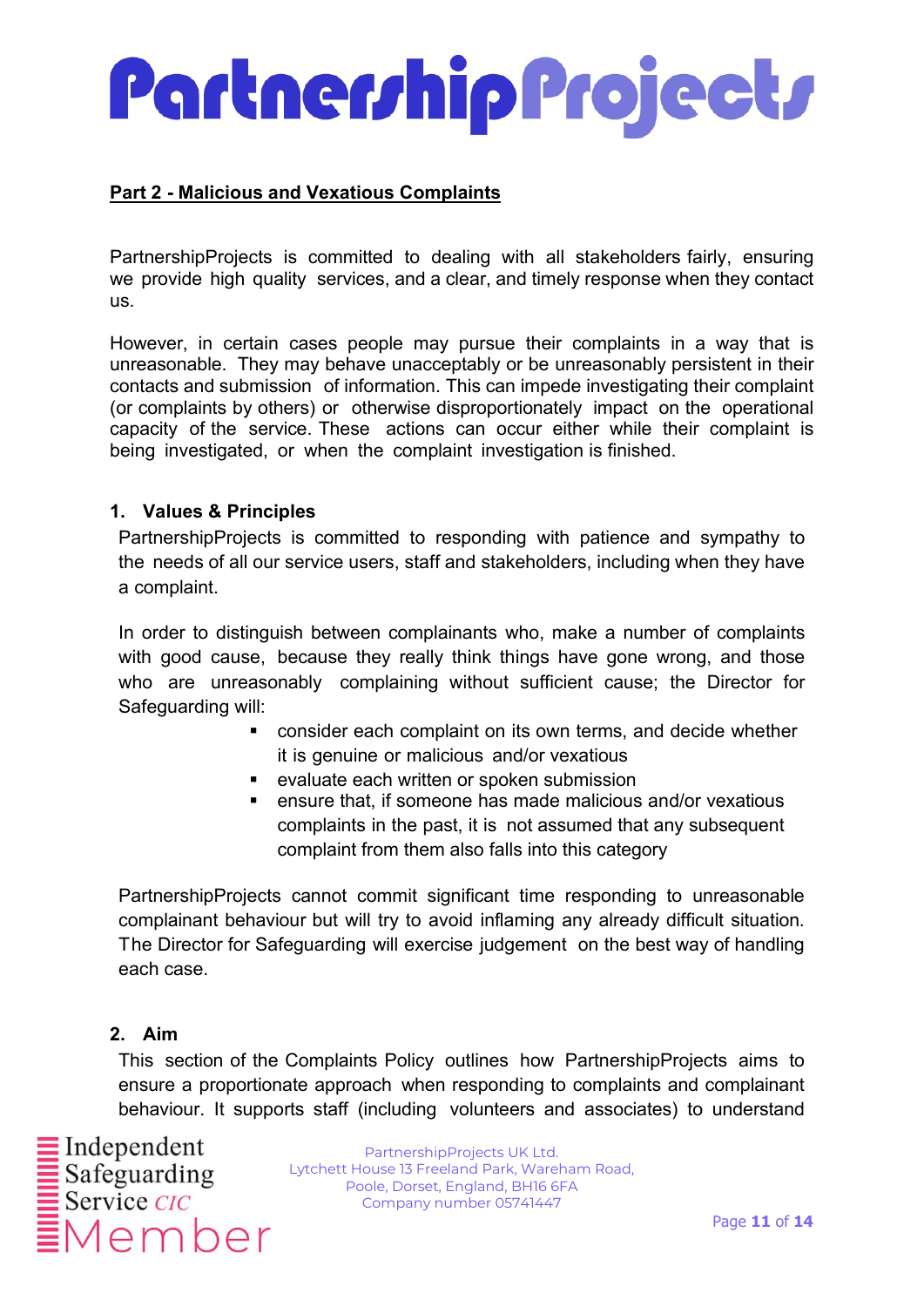## Partnerrhip Projectr

clearly what is expected of them, what options for action are available, and who can authorise these actions.

#### 3. Scope

This section of the Complaints Policy covers unreasonable complainant behaviour, which may include one or two isolated incidents, as well as unreasonably persistent behaviour, which is usually a build-up of incidents or behaviour over a longer period.

#### How do we identify which complaints are malicious and/or vexatious?

For the purpose of this policy, malicious and/or vexatious complaints are those which, because of the nature or frequency of the complainant's contacts, impede the services consideration of their or other people's complaints or otherwise disproportionately impact on the operational capacity of the service.

Single incidents may be unacceptable in themselves, but more often the difficulty is caused by unreasonably persistent behaviour that is time consuming to manage and interferes with proper consideration of the complaint.

#### 4. Examples of Malicious and/or Vexatious Behaviours

The following are examples of some of the actions and behaviours which PartnershipProjects may consider malicious and/or vexatious (this list is not exhaustive):

- Refusing to specify the grounds of a complaint, despite offers of help.
- Refusing to cooperate with the complaints investigation process.
- Refusing to accept that certain issues are not within the scope of a complaints procedure.
- **Insisting on the complaint being dealt with in ways which are** incompatible with the adopted complaints procedure.
- Making unjustified complaints about staff who are trying to deal with the issues, and/or seeking to have them replaced.
- **Systematically harassing or bullying staff.**
- Changing the basis of the complaint as the investigation proceeds.
- Denying or changing statements that the complainant made at an earlier stage.
- **Introducing trivial or irrelevant new information at a later stage.**
- Raising many detailed but unimportant questions, and insisting they are all answered.
- **Submitting falsified documents from themselves or others.**
- Several complainants pursuing parallel complaints on the same issue or one complainant pursuing parallel complaints on the same issue with various multiagencies
- Making excessive demands on staff time and resources with lengthy phone calls, emails to numerous staff or detailed letters and expecting immediate

Member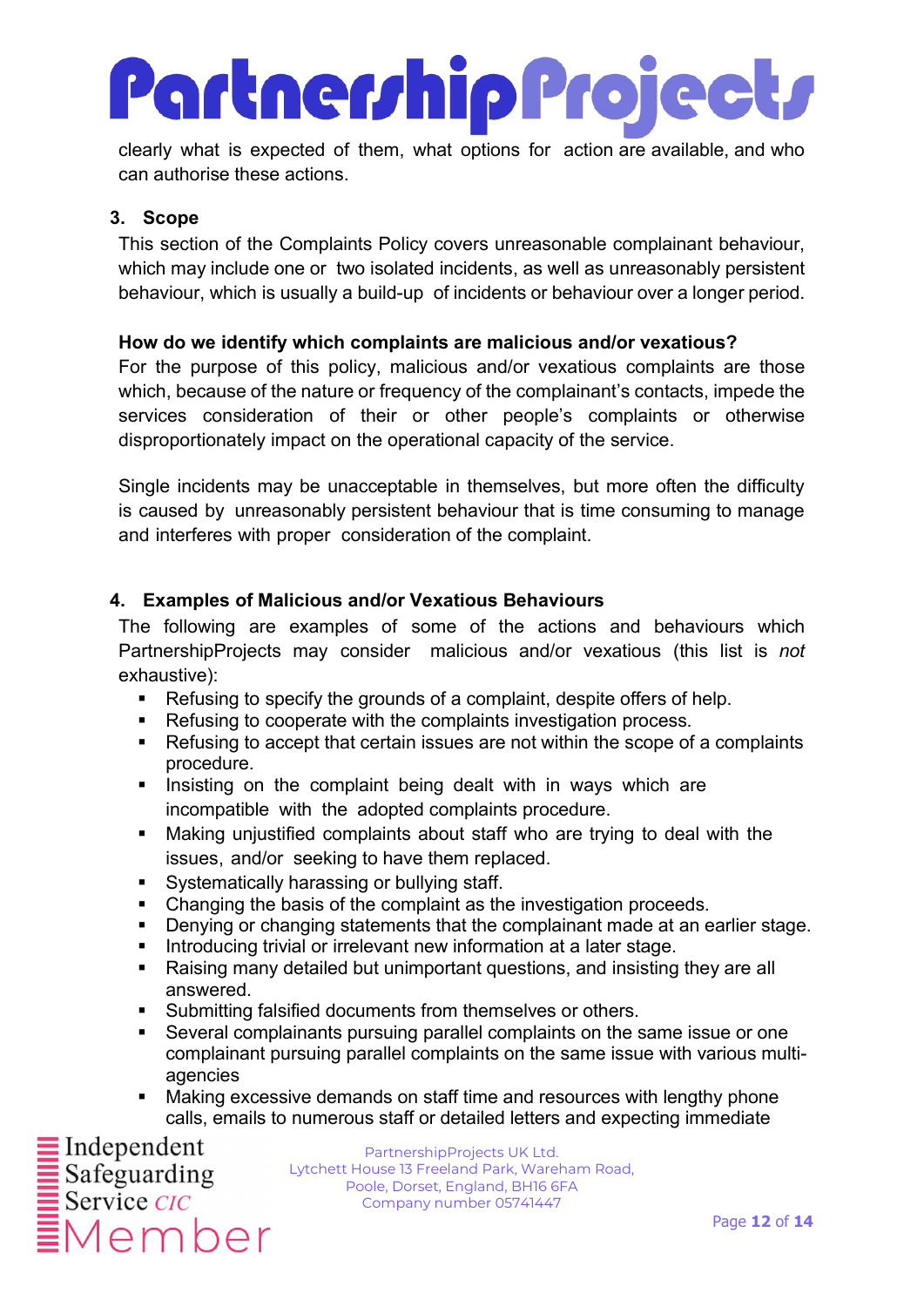

responses.

- Submitting repeat complaints with minor additions / variations which the complainant insists make these 'new' complaints.
- Refusing to accept the decision; repeatedly arguing points with no new evidence.

#### 5. Responsibilities

The Director for Safeguarding has ultimate responsibility for the implementation of the provisions of this policy and for ensuring that the appropriate mechanisms are in place to support an open, fair and proportionate response to complainants. All Staff (including volunteers and associates) have a responsibility to ensure that complaints relating to PartnershipProjects are handled appropriately; complaints received, whether written or spoken, should be escalated to the Director for Safeguarding in the first instance.

#### 6. Procedure

#### Considerations Prior to Taking Action under the Policy

Prior to taking action under this policy the Director for Safeguarding will conduct a thorough review of the complaint and be satisfied that:

- the complaint is being or has been investigated in line with part 1 of this policy
- communications with the complainant have been adequate based on the aforementioned Values and Principles quoted, and
- the complainant is not now providing any significant new information that might affect PartnershipProjects' view on the complaint.

#### Designating a Complaint as Malicious and/or Vexatious

The Director for Safeguarding will decide when a complaint is to be designated as 'malicious and/or vexatious'. They will base this decision on whether the nature and/or frequency of the complainant's contact with the service, is impeding the service's consideration of their or other people's complaints, or otherwise disproportionately impacting on the operational capacity of the service.

Where the complaint has been designated as malicious and/or vexatious, the Director for Safeguarding will suggest appropriate options for action to the Board of Directors and external advice will be sought where deemed necessary.

The Board of Directors will consider and agree the option/s proposed prior to any action being taken; if relevant, an appropriate time limit on any restrictions will also be agreed.